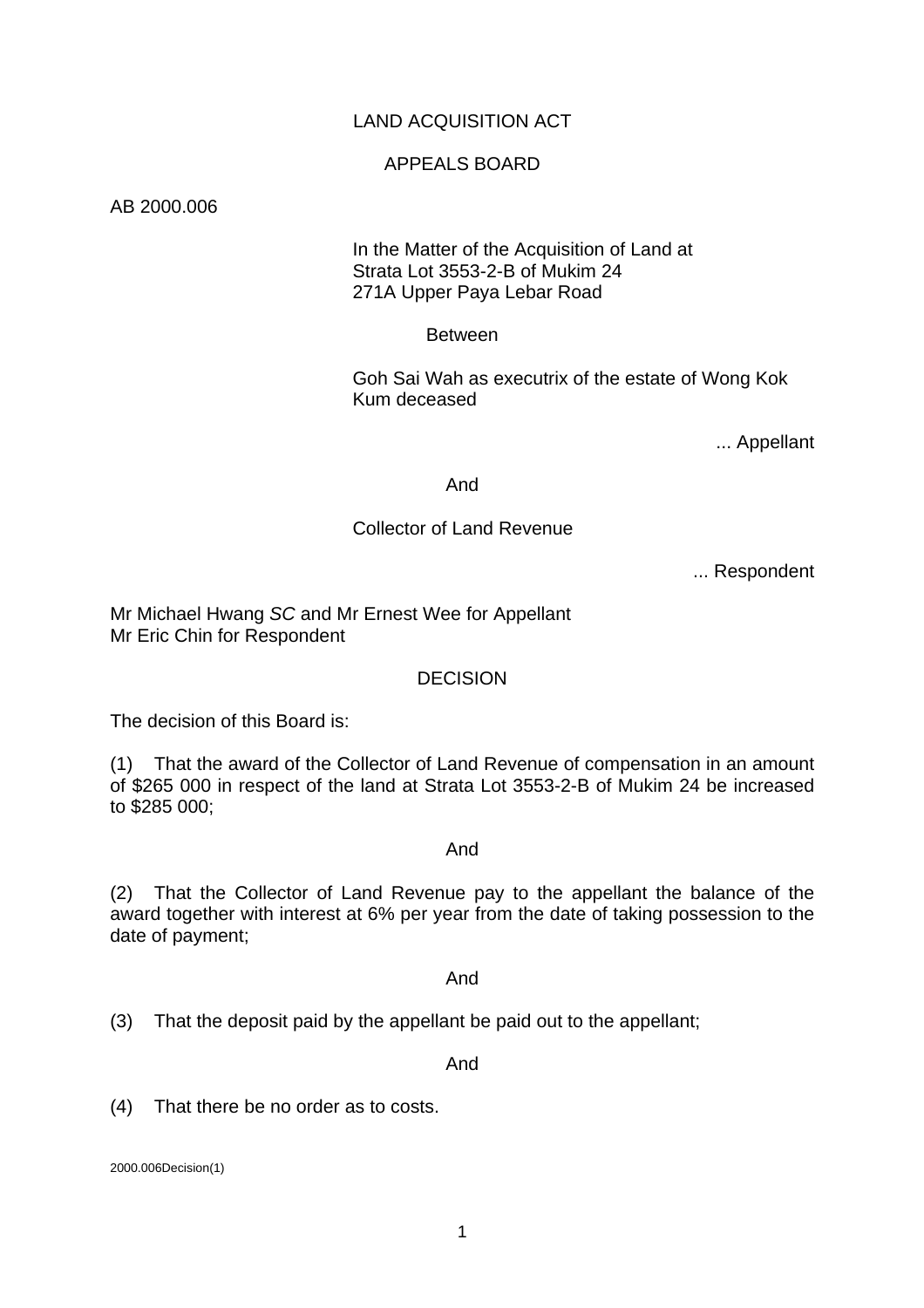# BRIEF STATEMENT OF REASONS

The reasons for the Decision/Order are:

# *Appeal*

(1) On 10 December 1998 ("acquisition date") a notification was published in the *Gazette* of a declaration made under s 5 of the Land Acquisition Act ("s 5 declaration") that the land at Strata Lot 3553-2-B of Mukim 24 ("acquired land") was required for a public purpose. The appellant was then the proprietor of the acquired land for an estate in fee simple and is a person interested.

(2) For the purpose of the inquiry held under s 10 the appellant submitted a claim of \$530 000 for compensation. The respondent ("Collector") found that the market value as at the acquisition date was \$265 000 and that this was not higher than as at 1 January 1995 and on 1 April 1999 he made an award of compensation in that amount.

(3) The appellant appeals against the award on the ground that the Collector has erred in his determination of the market value of the acquired land. In this appeal she claims compensation of \$495 000.

# *Acquired Land*

(4) The acquired land comprised a residential unit at 271A Upper Paya Lebar Road which was an intermediate flat on the 3rd Storey of the unnamed building on Lot 3553 of Mukim 24 together with a 1/12 share of the common property on Lot 3553. A description of the unnamed building and Lot 3553 is given in the Brief Statement of Reasons in the Decision in AB 1999.056 dated 17 September 2004 to which reference should be made. The whole of Lot 3553 has also been acquired together with the acquired land.

(5) The parties agreed that the evidence adduced at the hearing of the appeal in AB 1999.069 might be used as evidence in this appeal and reference should also be made to the Decision in AB 1999.069 for such evidence, findings of fact and the reasons as are relevant to this appeal.

# *Compensation*

(6) Section 33 of the Act provides:

(1) In determining the amount of compensation to be awarded for land acquired under this Act, the Board shall ... take into consideration the following matters and no others:

- (a) the market value
	- $(i)$  ...

 (C) as at 1st January 1995 in respect of land acquired on or after 27th September 1995;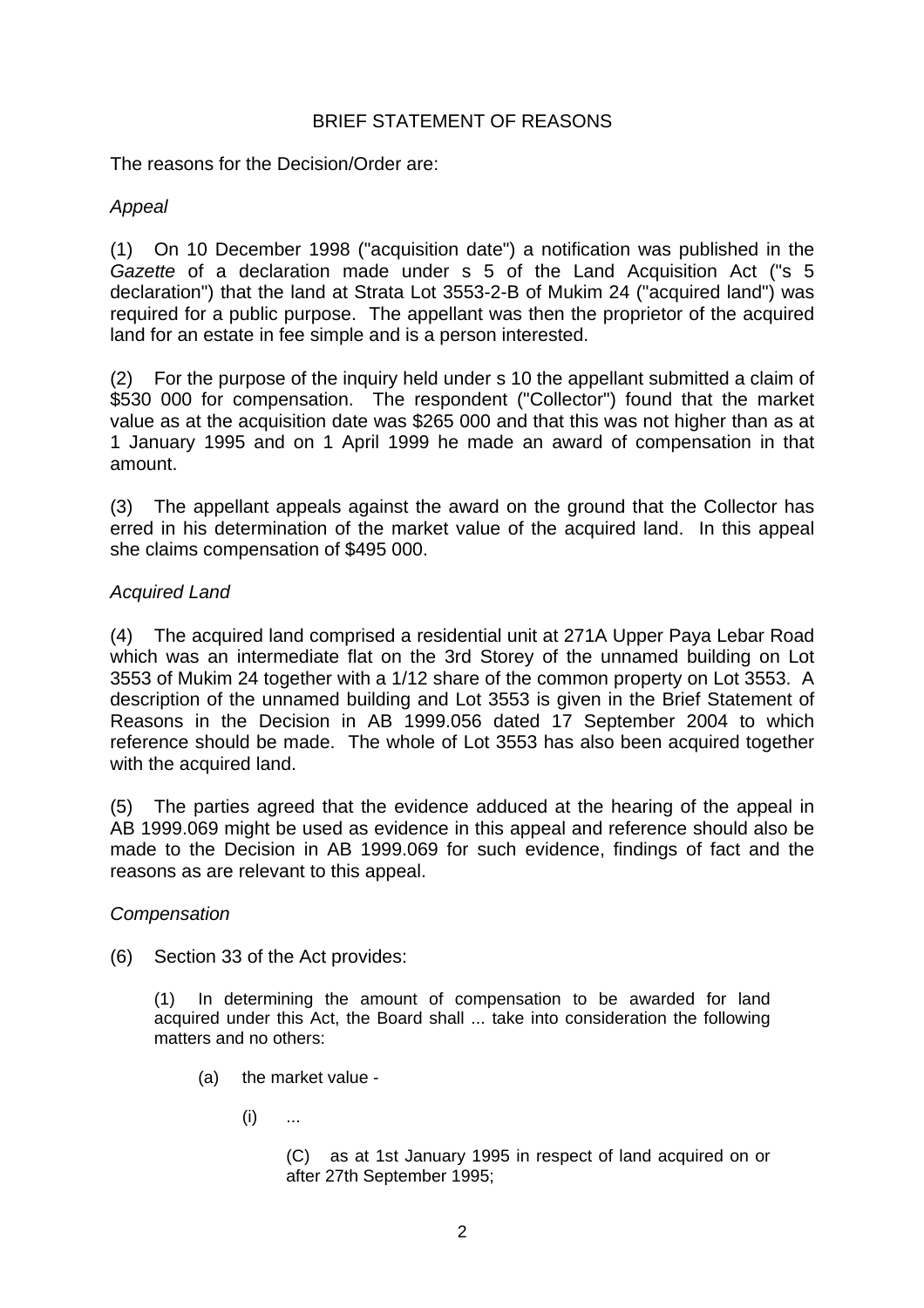(ii) as at the date of publication of the notification under section 3(1) if the notification is, within 6 months from the date of its publication, followed by a declaration under section 5 in respect of the same land or part thereof; or

(iii) as at the date of publication of the declaration made under section 5,

whichever is the lowest ....

No notification under s 3(1) was published. The s 5 declaration was published on 10 December 1998 and it is common ground that the market value as at 10 December 1998 was the lowest and it is the market value of the acquired land as at 10 December 1998 that among other matters has to be taken into consideration in determining the amount of compensation to be awarded.

### *Market Value*

(a) *273, 273A, 207B Upper Paya Lebar Road ("273", "273A", "207B")* 

(7) This Board has reviewed the evidence in respect of the 273, 273A and 207B transactions and finds as it did in AB 1999.069 that the respective prices at which the properties were sold reflected their then market values. See the Decision in AB 1999.069 at paras (12) and (17) to (23).

#### (b) *Adjustment for time*

(8) In the Decision in AB 1999.069 this Board considered the evidence and said at para (16):

On the evidence this Board is not satisfied that an adjustment for time of -10% should be allowed on the basis of PPI.

The Board did not rely on PPI in the circumstances of the case. 273 and 273A were sold in September 1995 and January 1996 for \$300 000 in each case. 207B was sold in November 1996 for \$250 000 and this Board has found that these prices reflected the market values then. 273 and 273A were 2 of the flats in the unnamed building. This Board has reviewed the evidence and finds as it did in AB 1999.069 that the base value of 209D a 2nd storey unit in the rear block of Elling Court is \$285 000.

# (c) *319A Upper Paya Lebar Road ("319A")*

(9) This Board has reviewed the evidence and is satisfied that the 319A transaction of April 1999 was not a comparable transaction. See paras (9) to (13) of the Brief Statement of Reasons in the Decision in AB 1999.070 dated 17 September 2004.

(d) *Acquired land*